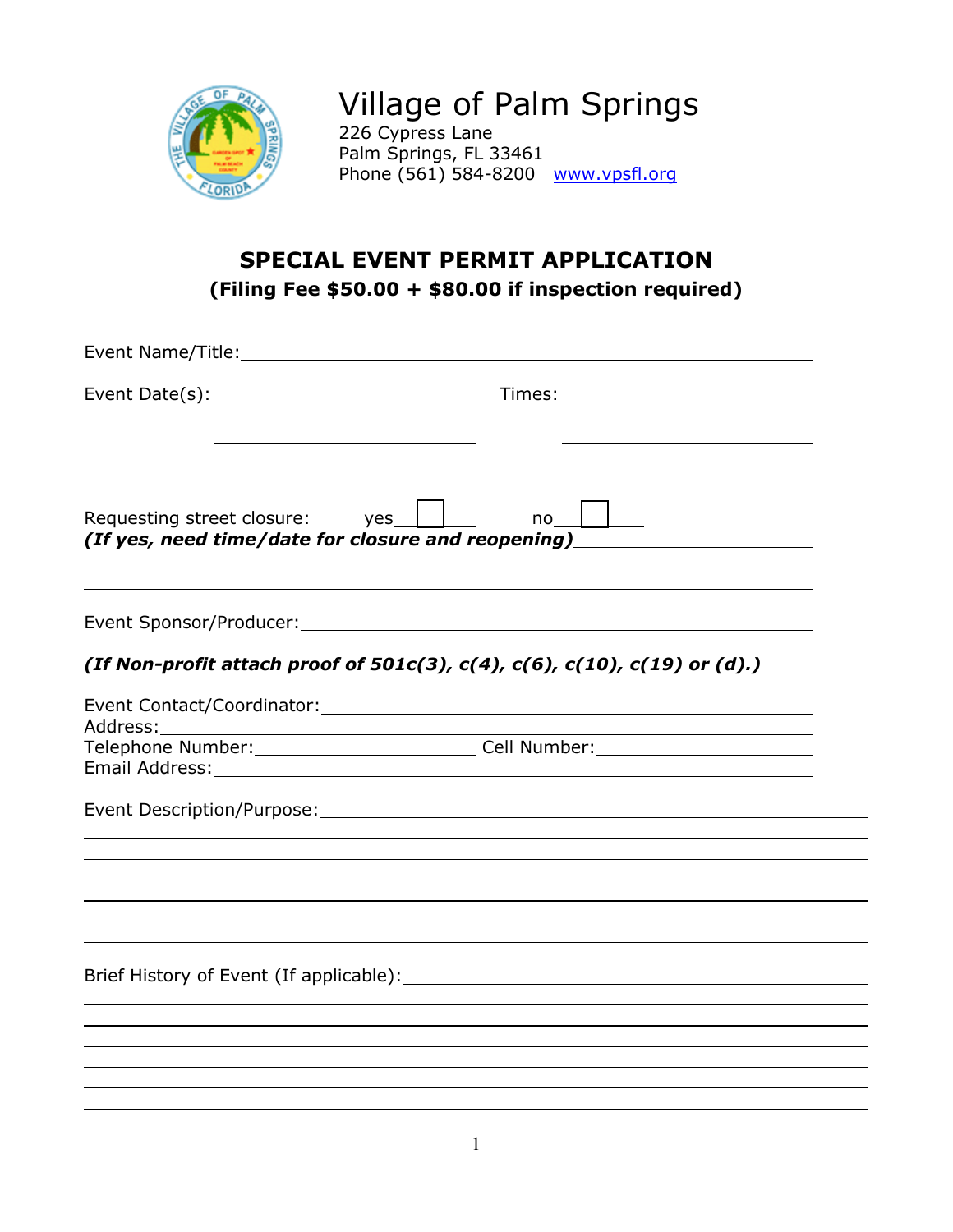| Planned Activities (Outline of activities/number of activities, i.e. entertainment, children's                                                                                                                              |  |  |
|-----------------------------------------------------------------------------------------------------------------------------------------------------------------------------------------------------------------------------|--|--|
|                                                                                                                                                                                                                             |  |  |
|                                                                                                                                                                                                                             |  |  |
|                                                                                                                                                                                                                             |  |  |
|                                                                                                                                                                                                                             |  |  |
| Number of Individuals Served Previous Year (if applicable): ____________________                                                                                                                                            |  |  |
| Describe the targeted audience and expected attendance: ________________________                                                                                                                                            |  |  |
|                                                                                                                                                                                                                             |  |  |
|                                                                                                                                                                                                                             |  |  |
| Describe how the program or project addresses community needs (if applicable):                                                                                                                                              |  |  |
|                                                                                                                                                                                                                             |  |  |
|                                                                                                                                                                                                                             |  |  |
| Describe your Marketing/Promotions Program (How will you market/promote, i.e. TV,                                                                                                                                           |  |  |
|                                                                                                                                                                                                                             |  |  |
|                                                                                                                                                                                                                             |  |  |
| Event Location (Describe area boundaries of event/location): ___________________                                                                                                                                            |  |  |
|                                                                                                                                                                                                                             |  |  |
|                                                                                                                                                                                                                             |  |  |
|                                                                                                                                                                                                                             |  |  |
| Site plan and/or floor plan attached: yes<br>no                                                                                                                                                                             |  |  |
| (Site plan required for entire outdoor event site. Include locations of tents,<br>stage, port-a-lets, dumpsters, portable lighting, temporary signs, parking and<br>barricade locations if applicable.)                     |  |  |
| (Floor plan required for indoor events. Include general location of existing<br>improvements, as well as temporary equipment, fixtures, booths, stages,<br>partitions etc. Note: Improvements may affect occupant capacity) |  |  |
| Rental of Village of Palm Springs Parks or Facility: yes<br>no                                                                                                                                                              |  |  |
|                                                                                                                                                                                                                             |  |  |

Private Property Use: ves\_1 1.1 mo *(If yes, attach notarized letter giving authorization from property owner)*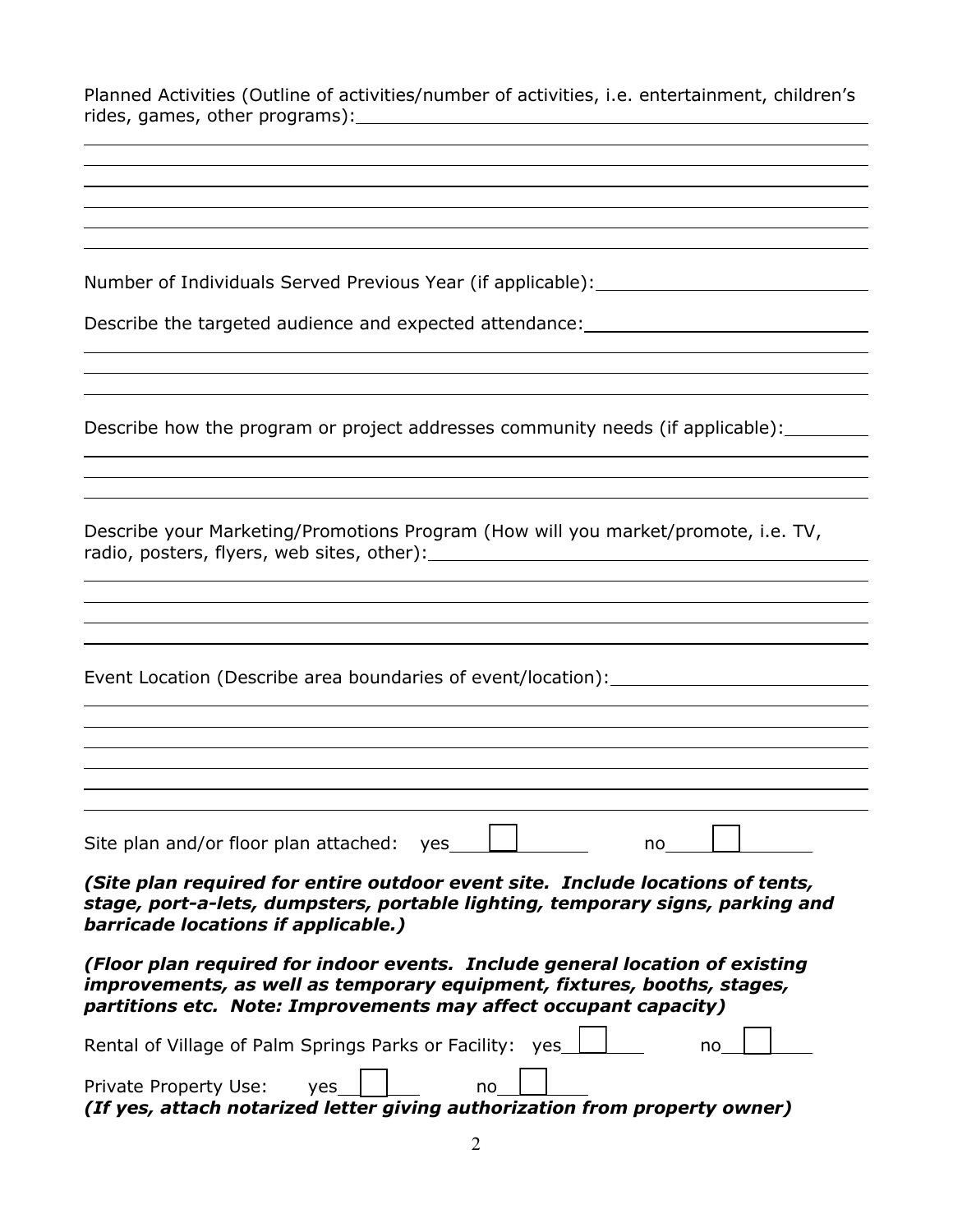| Event certificate of insurance attached:<br>yes<br>no<br>(Size of event may require naming the Village of Palm Springs as additional<br>insured, also required for vendors)                                                     |  |  |  |  |
|---------------------------------------------------------------------------------------------------------------------------------------------------------------------------------------------------------------------------------|--|--|--|--|
| Playing of amplified music and/or using PA system: yes<br>no<br>(If yes, attach sound mitigation plan)                                                                                                                          |  |  |  |  |
| Requesting Police assistance:<br>yes<br>no<br>(traffic control/security)                                                                                                                                                        |  |  |  |  |
| Will supplement with private security: yes<br>no<br>(If yes, attach security plan)<br>Requesting Emergency Medical assistance:<br>yes<br>no                                                                                     |  |  |  |  |
|                                                                                                                                                                                                                                 |  |  |  |  |
| Requesting signage:<br>yes<br>no<br><b>Parking Signs</b><br>Type: Max. 32 s.f. Event Sign<br><b>Banner hanging</b><br>Indicate dates required<br>(No more than two (2) weeks prior to event) (attach graphics and location map) |  |  |  |  |
| Food and beverage vendors:<br>yes<br>no<br>If yes, approximate number                                                                                                                                                           |  |  |  |  |
| Using Food Trucks:<br>yes<br>no<br>If yes, number of trucks<br>(Location of same has to be on the site plan)                                                                                                                    |  |  |  |  |
| Health Department approval required: yes<br>no                                                                                                                                                                                  |  |  |  |  |
| Consumption/Sale of Alcoholic Beverages:<br>yes<br>no<br>If yes, what entity is obtaining the Alcohol License permit?                                                                                                           |  |  |  |  |
| Other vendors:<br>yes<br>no<br>Indicate type:                                                                                                                                                                                   |  |  |  |  |
| Tents:<br>yes<br>no<br><b>What size is required</b><br>If yes, how many<br>(If yes, fire inspections may be needed)                                                                                                             |  |  |  |  |
| Will the event include amusement rides:<br>yes<br>no                                                                                                                                                                            |  |  |  |  |